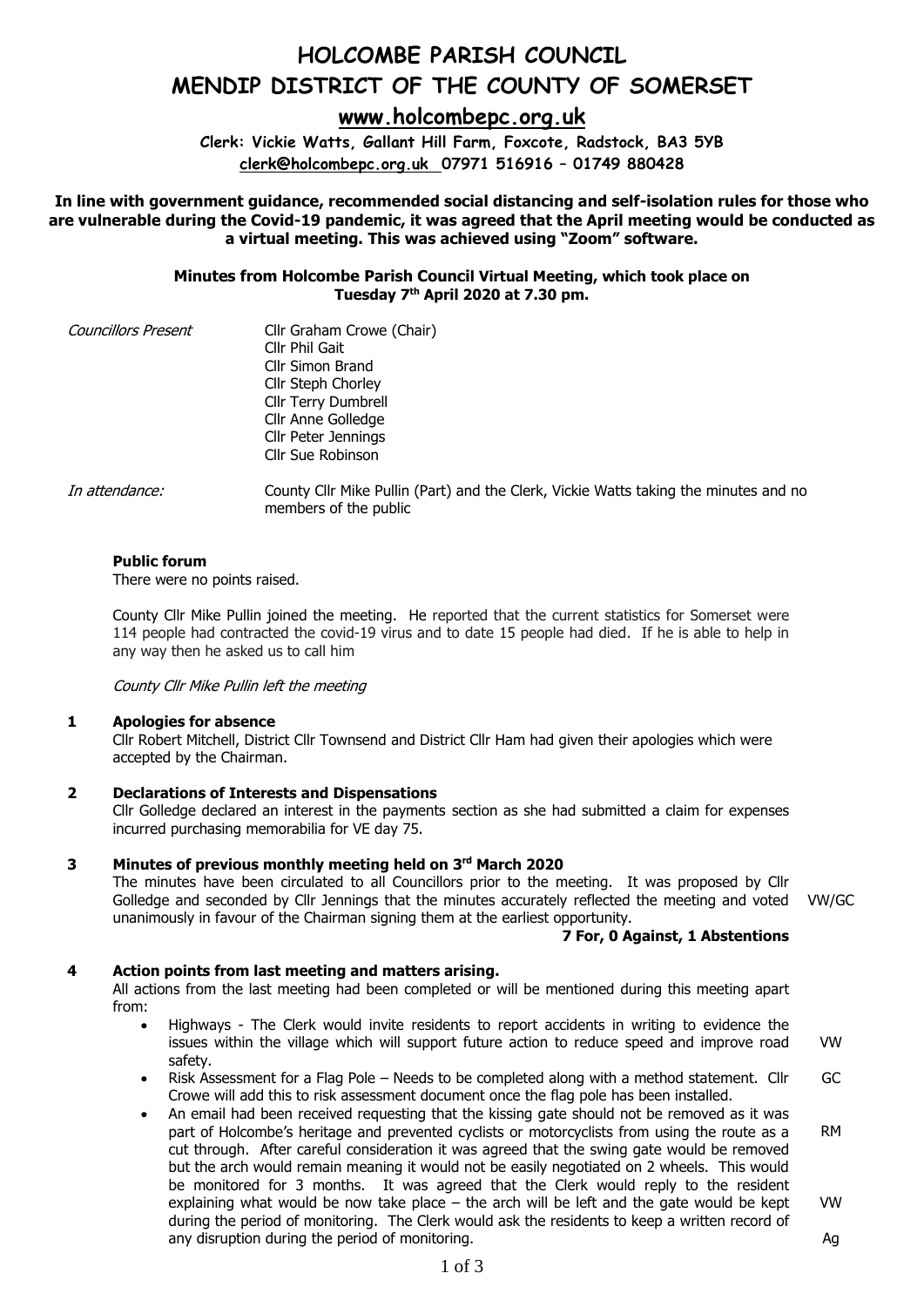# **HOLCOMBE PARISH COUNCIL MENDIP DISTRICT OF THE COUNTY OF SOMERSET**

## **[www.holcombepc.org.uk](http://www.holcombepc.org.uk/)**

**Clerk: Vickie Watts, Gallant Hill Farm, Foxcote, Radstock, BA3 5YB [clerk@holcombepc.org.uk](mailto:victoriawatts@orange.net) 07971 516916 – 01749 880428**

• CPRE Newsletter and request for funding. This will be considered at May meeting.

#### **5 Business continuity motion**

It was agreed that the Chairman, Vice Chairman or designated officer would stand in for the Clerk if she was unable to perform her duties. All Councillors voted in favour of adopting the business continuity motion.

#### **8 For, 0 Against, 0 Abstentions**

#### **6 Planning Applications**

6.1 2020/0606/CLE - Application for a certificate of lawful existing development for the existing access to the dwelling Paddock Lodge. Paddock Lodge Lane, Off Holcombe Hill, Holcombe All Councillors had considered the plans via the Mendip District planning portal prior to the meeting.

Cllr Dumbrell stated that he could see no reason why a certificate of lawful existence should not be granted and therefore proposed that the application be recommended for approval, which was seconded by Cllr Chorley.

#### **8 For, 0 Against, 0 Abstentions**

6.2 2020/0674/HSE - Erection of single storey rear extension, Altavona, Holcombe Hill, Holcombe Councillors had considered the plans via the Mendip District planning portal prior to the meeting. Cllr Dumbrell had proposed that the extension seemed appropriate for its location and should be recommended for approval, which was seconded by Cllr Golledge.

#### **8 For, 0 Against, 0 Abstentions**

**SC** 

#### **7 Planning updates -** For information only.

- 7.1 2020/0182/FUL – Erection of a general-purpose agricultural building, Southmead Farm, Charlton Road, Holcombe. MDC approved with conditions
- 7.2 2017/2091/FUL Change of use from cattle yards to industrial units, Ash Farm, Charlton Road, Holcombe. MDC approved with conditions
- 7.3 2020/0326/FUL Conversion of barn to a dwelling. Manor Farm, Longleat Lane, Holcombe. MDC approved with conditions

## **8 Update on VE Day 75 celebrations**

The event has been cancelled with main providers already booked being notified that it will not be going ahead. Discussion was held as to how the VE Day 75 could be marked in light of the current lock down. It was agreed that Cllr Chorley would ask Rev'd Clarissa Cridland if the bells at St Andrews could be rung to mark the occasion.

It was agreed that VE day 75 could be marked on VJ Day and should take a similar format as previously arranged for VE Day 75. All Councillors agreed that despite requests from members of the public, there would be no Gala this year – The Clerk to post on the Facebook page that the Gala will not take place. Further discussion on how Holcombe will mark VE Day 75 will be made at the May meeting. VW Ag

## **9 Finance**

9.1 **Income** - The following income had been received during the previous month:

|                |                 |                                       | Total | £190.11 |
|----------------|-----------------|---------------------------------------|-------|---------|
|                | Safe South West | Grant for Emergency Plan kit          |       | £148.88 |
| Nat West       |                 | Interest                              |       | £4.23   |
| Bryan G Bishop |                 | Additional inscription for Jack Evans |       | £37.00  |